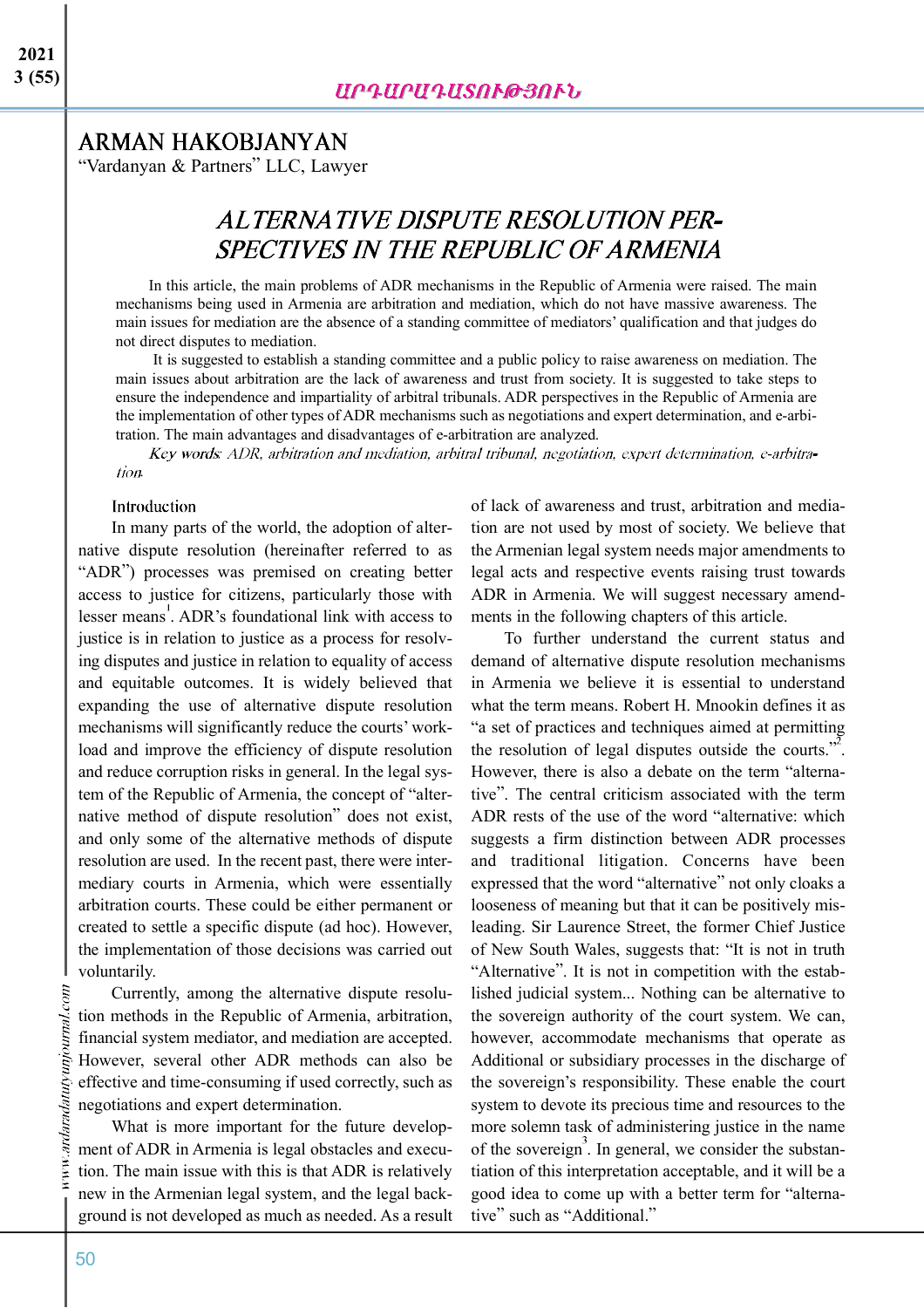History of alternative dispute resolution in Armenia and the issue of public trust and awareness

The existing mechanisms for alternative dispute resolution (ADR) in Armenia have a relatively short history. The arbitration system was introduced in 2006, when the RA Law #55-N on "Commercial Arbitration" (hereinafter referred to as the Arbitration Law) was adopted, replacing the previously existing system of arbitral tribunals with a commercial arbitration system. The Arbitration Law is based on the UNCITRAL Model Law on International Commercial Arbitration, and accordingly, the Republic of Armenia is considered a UNCITRAL Model Law on International Commercial Arbitration country. The Republic of Armenia has been a member of the 1958 New York Convention "On the Recognition and Enforcement of Foreign Arbitral Awards" (hereinafter, referred to as the New York Convention) since 1998<sup>4</sup>. While, the mediation system was the first introduced in Armenia in 2015 when regulations on mediation with the participation of a licensed mediator were incorporated into the RA Civil Procedure Code. Relations concerning mediation were regulated in more detail by adopting the 2018 RA Law #351-N on "Mediation" (hereinafter referred to as the Law on Mediation). In addition, on 26.09.2019, the RA signed (but has not yet ratified) the United Nations Convention on International Settlement Agreements resulting from mediation, although the provisions of this Convention apply only to agreements reached as a result of mediation (conciliation) in another State.

As clearly stated above, the ADR mechanisms have a very short history in Armenia. That is probably why these mechanisms do not operate as expected and within their full potential. As it is relatively new for Armenian society, one of the significant problems with ADR is that the society is unaware of its existence and has little understanding of its entire concept. This has many reasons, but mostly it is because of ineffective public policy and executing infrastructure. Some of the issues on public awareness are that:

1. For arbitration, society is not aware of it, and the operating arbitration courts are not developed/trusted at all.

2. For mediation, judges in Armenia don't direct parties to use mediation, and most often, the parties are not aware of such a legal procedure. According to research conducted in 2020, there are some possible reasons for this problem:

1) Judges do not take mediation seriously as an ADR measure.

2) There is professional "competition", presumably, there is a misconception that if a judge cannot reconcile the parties, the mediator will also not be able to do so.

3) The content of the obligation to explain the essence of mediation is not clearly defined, also no liability is defined for judges who do not fulfill this obligation .

We believe that a well-planned public policy is needed to solve the abovementioned problems. The best solution is to make social advertisements, campaigns and create easy-to-understand guidelines on how mediation works and, of course, conduct training and seminars for judges in order to explain the importance of mediation and the benefits for the judicial system as thanks to meditation, the workload of the judiciary will become less. The judges will have more time to concentrate their attention on more complex cases where mediation or other ADR mechanisms will not work.

Current problems and perspectives of mediation in Armenia

As mentioned above, mediation is regulated through 2018 "Law on Mediation" of Armenia. Hence, practically the history of mediation is 3 years old, and it's a concise period to identify the implementation results. The main problems are related to its practical obstacles.

One of the main practical issues is that mediators should be licensed to be able to practice mediation. However, such an evaluation happened only once in 2015, and after that, no mediators were qualified so. This is an issue because some of the mediators quit their practice and the quantity of acting mediators is just a few. Often there are no free mediators to take a case, or they do not choose it as a priority over their other positions, which brings us to our second point – mediators do not get paid for the first 4 hours of mediation, and there is no motivation for them to conduct negotiations. We believe that there is a need to establish a standing committee for mediators' qualification and determine the procedure of its activities. Such a committee will be responsible for the annual qualification of the candidates of mediators and will conduct training and seminars to make sure the knowledge and skills are up to date.

The other improvement that can be made is making the mediation hours chargeable for it to be considered a priority by more specialists. According to the  $\overline{\xi}$ 167th article of the Civil Procedure Code of the RA, after performing the procedural actions specified in

51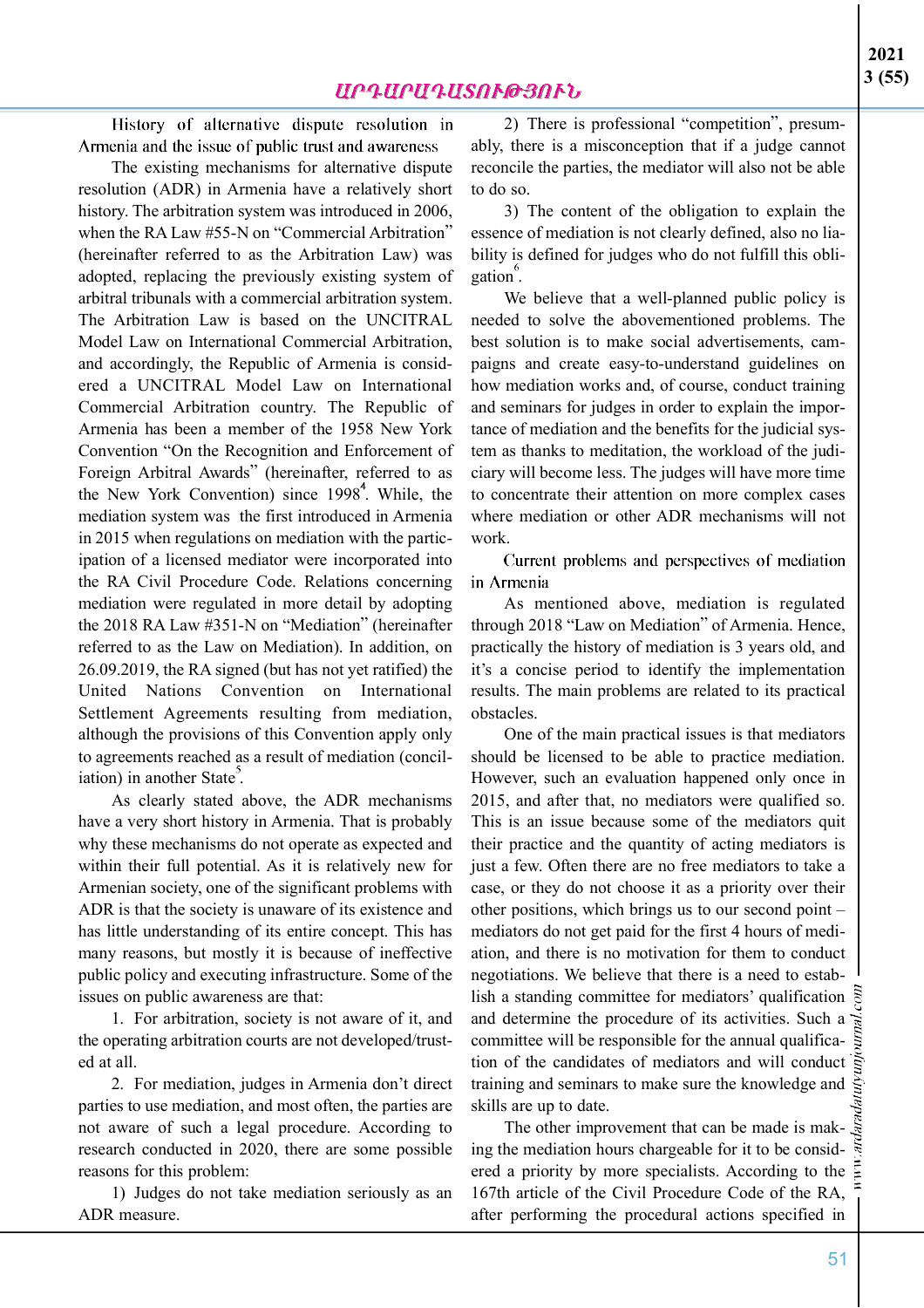paragraph 6 of part 1 of the article, the court may appoint up to four hours of free mediation, if there is a high probability of the dispute ending with reconciliation. The state can pay this amount, and if no agreement is reached, the party losing the lawsuit can be held responsible for refunding the cost. In any case, the mediator's activities should not be considered secondary activities, and serious attention should be given to make them more desirable by professionals.

Current problems and perspectives of arbitration in Armenia

One of Armenia's most significant arbitration issues is that there is no public trust towards arbitral tribunals. Independence and impartiality of the Arbitration court is a fundamental principle. As it is commonly perceived, it is "of fundamental importance that justice not only be done but should manifestly and undoubtedly be seen to be done," as Lord Hewart CJ said. As far as the definition of the two fundamental requirements is concerned, "an impartial arbitrator, by definition, is one who is not biased in favor of, or prejudiced against, a particular party or its case, while an independent arbitrator has no close relationship financial, professional, or personal - with a party or its counsel." Thus, those two concepts are usually seen as the two sides of the same coin<sup>8</sup>.

The lack of mechanisms, criteria, and guidelines for revealing the conflict of interests of arbitrators is a big problem in Armenia. Although, according to the law, each institution must have its own rules of conduct for arbitrators, in a small market like Armenia, where there is a high probability that the arbitrator examining the case and the party's representative will have a conflict of interest, more stringent and legislative solutions are needed. There are many cases when the head of the arbitration institution, most of the arbitrators included in the list of arbitrators of the same institution, and the parties' representatives applying for arbitration work in the same law firm. For example, there is a massive issue with the financial arbitral tribunal of Armenia. Given that financial arbitration (hereinafter referred to as FAC) was established by the RA Bankers Association, its independence and impartiality have been a subject of numerous discussions and studies.

Several provisions allow us to state, that in the classical sense, the FAC is a typical example of a pocket Arbitration court that has a close relationship with its founder and protects his interests, so there are a number of problems in terms of its independence and impartiality. In its legal form FAC is an institution, which means that it has its activities and management

characteristics and a close relationship with the founder. Members of the Bankers Association are banks and they created the Association to protect their interests. Financial arbitration operates based on the Charter approved by the RBA (Art. 62.2 of Civil Code). The RBA is responsible for the FAC's obligations (Art. 62.4 of Civil code), so we can conclude that the SBA is interested in the proper activities of the FAC and can interfere with the FAC's actions.

The Report on "the Rule of Law and Justice Through Arbitration Following the Example of FAC (hereinafter Report) published in 2014 assessed this situation as a possible case of bias. "Trust and faith in the relationship between the RBA and the FAC, as well as legislation, allow us to conclude that the FAC may be biased in resolving disputes between an institution created by financial organizations and these organiza- $\text{tions.}^{\cdot,10}$ .

We fully agree with the opinion expressed, and because such a bond exists, FAC will not act against the interests of its founder in case of disputes, which already indicates the limited independence of this arbitration court and in some instances, possible biased decisions.

Such a narrative of FAC prevents society from applying to it. We believe that we need independent arbitral tribunals so that society will be sure that there is no possibility that the tribunal will somehow be biased.

The other issue with the arbitration in Armenia is that the arbitration clause in agreements is not considered an exclusive agreement that excludes the dispute in court. According to the current legal regulations, the court of the first instance leaves the claim or application without examination if, before the end of the time limit set for the submission of a response to the claim, the defendant refers to the arbitration agreement between the parties to submit the dispute to the arbitral tribunal, provided that the possibility of applying for arbitration based on the agreement still exists".

We believe such regulation is ineffective if we strive to develop ADR in Armenia and make it as trustworthy as possible. The non-mandatory nature of the arbitration clause gives arbitration a secondary role, and the arbitration clause is not being taken seriously. Such an opinion derives from the principle of the parties' free will, and if such an agreement is reached, then appropriate legal mechanisms should be created to ensure each party's right to arbitration.

**Future of ADR in Armenia** The promotion of Alternative Dispute Resolution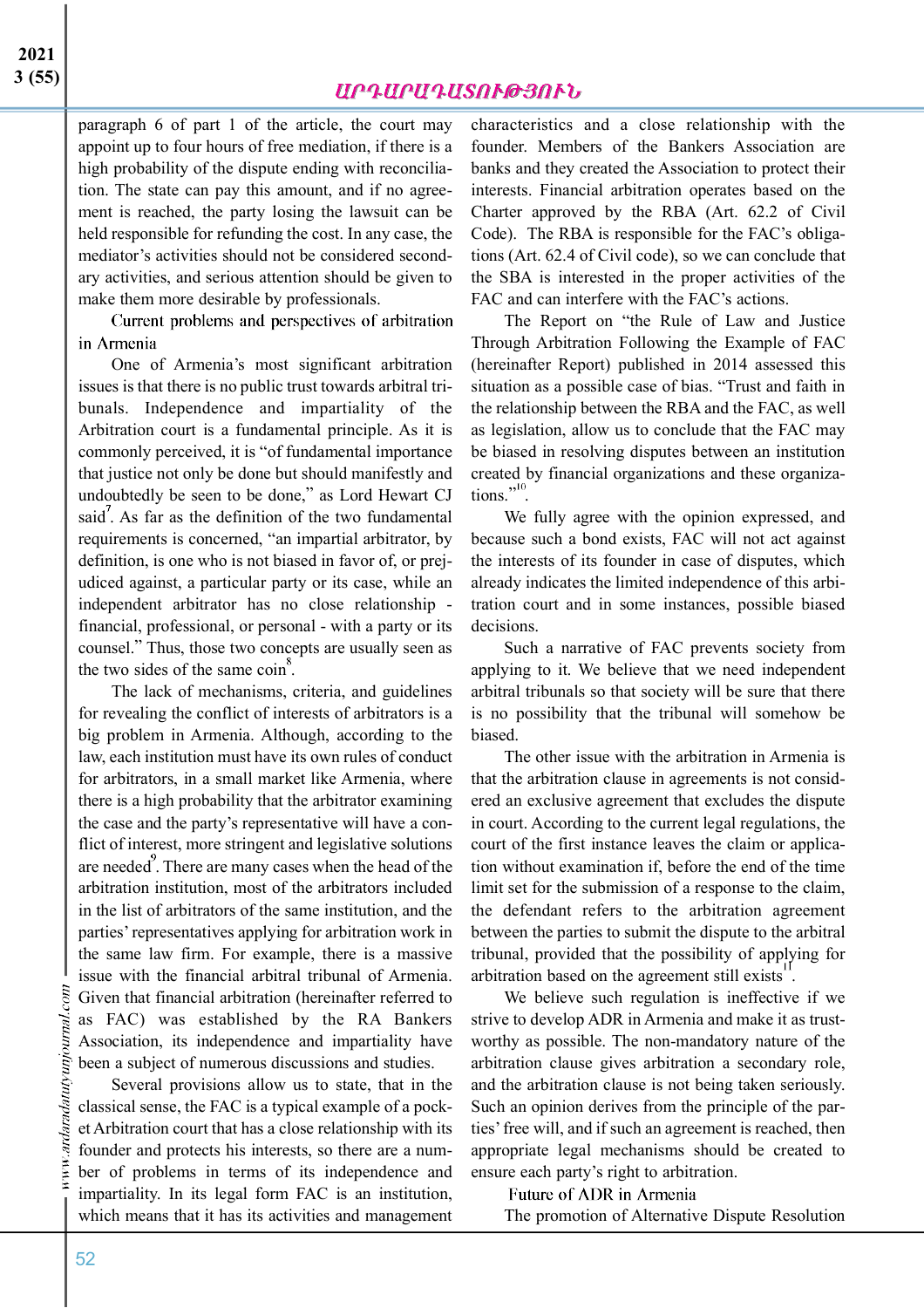(ADR) mechanisms is strongly linked to the idea of justice in the 21st century. Armenia is not an exclusion and steps shall be taken to increase the use of mechanisms in Armenia as well. Using ADR to dispute resolution will be very good for Armenia's society and will change the narrative from winning/losing to compromising and efficiency. ADR is necessary to ensure that access to justice is not served late and the business interests, for example, are still actual. Armenia is a developing country with a sensitive economy, and in order to promote business transactions and major contracts, we need to establish fast, accessible, and efficient mechanisms.

Current Armenian regulations only consider arbitration and mediation as methods of ADR. However, there are other effective methods that can greatly impact dispute resolution practice in Armenia. As of now, negotiations and expert examinations can be implemented as ADR methods to help decrease the workload of the judiciary. Negotiation allows the parties to meet in order to settle a dispute. The main advantage of this form of dispute settlement is that it allows the parties to control the process and the solution.

Expert determination is also a handy mechanism which is described as an alternative process to court litigation or arbitration in which an appointed expert decides an issue (issues) in a binding way. In expert determination, the parties appoint an expert in the relevant field to reach a binding decision on an issue that is often technical or legal.

In regards to arbitration, one of the main reasons for lawyers' resistance to advising clients to include arbitration clauses in commercial contracts or agree to arbitration had been the absence of an appeal mechanism on arbitrators' awards. According to the 34th article of the law on "Commercial Arbitration" of the RA, the decision of the arbitrary tribunal may be declared invalid by the court in specific cases established by the same article, except for this method are no ways of appeal for arbitral awards. This may cause the feeling of uncertainty towards arbitral awards and prevent society from using this. We believe there should be amendments to the current regulations, and a mechanism of appeal should be added.

The 21st century has proved that IT can significantly impact almost every aspect of our life, and ADR is not an exception. The concept of e-arbitration is being considered widely nowadays, especially after the world faced a significant pandemic such as Covid-19. In the 21st century, people use e-arbitration instead of face-to-face arbitration to make the process as efficient and fast as possible.

The idea of e-arbitration was firstly introduced in 1996 when arbitration was conducted by solely using electronic proceedings<sup>13</sup>. L. Markert and J.Burghardt define e-arbitration as the predominant use of information technology for the arbitral process, whereby particularly the conduct of evidentiary hearings, but also the formation of the arbitration agreement and the rendering of arbitral awards in electronic form constitute pertinent, but not constitutive, elements".

E-arbitration was widely used during the Covid-19 pandemic also in international arbitral tribunals such as ICSID and others. The use of IT for e-arbitration has the following aspects:

First, and most apparent, information technology is used for written communication. According to an International Chamber of Commerce (ICC) Commission Report published in 2017 regarding "Information Technology in International Arbitration" (ICC Commission Report 2017), once the arbitral tribunal is constituted, written communication between and among the parties, the arbitrator(s) and the administering body often takes place exclusively in electronic form, with e-mail being the means of choice.

Second, arbitral participants may transmit or store documents using cloud-based file-storing applications. Several case-management applications have been developed and made available by major arbitral institutions to satisfy the needs of arbitral practice.

Third is using video conferencing mechanisms when, for example, witness examination is needed.

Some authors doubt e-arbitration for confidentiality issues, but we can firmly state that advanced modern technologies enable fully end-to-end encrypted video conferencing solutions to ensure everything is confidential and controllable.

The main advantage of implementing the e-arbitration procedure is that it is cost-effective, speedy, trustworthy, and efficient.

The main disadvantage can be the validity of an  $\frac{5}{6}$ online agreement reached through e-arbitration via email. To understand the issue of the validity of e-contracts, we should first determine the definition of a contract. According to the 450th article of the Civil Code of the RA a contract may be entered into in a written form upon signature of parties through drawing up a single document, as well as through exchanging *information or ? communication (document) via* means of ... electronic or other communication which make it possible to confirm its authenticity and accu-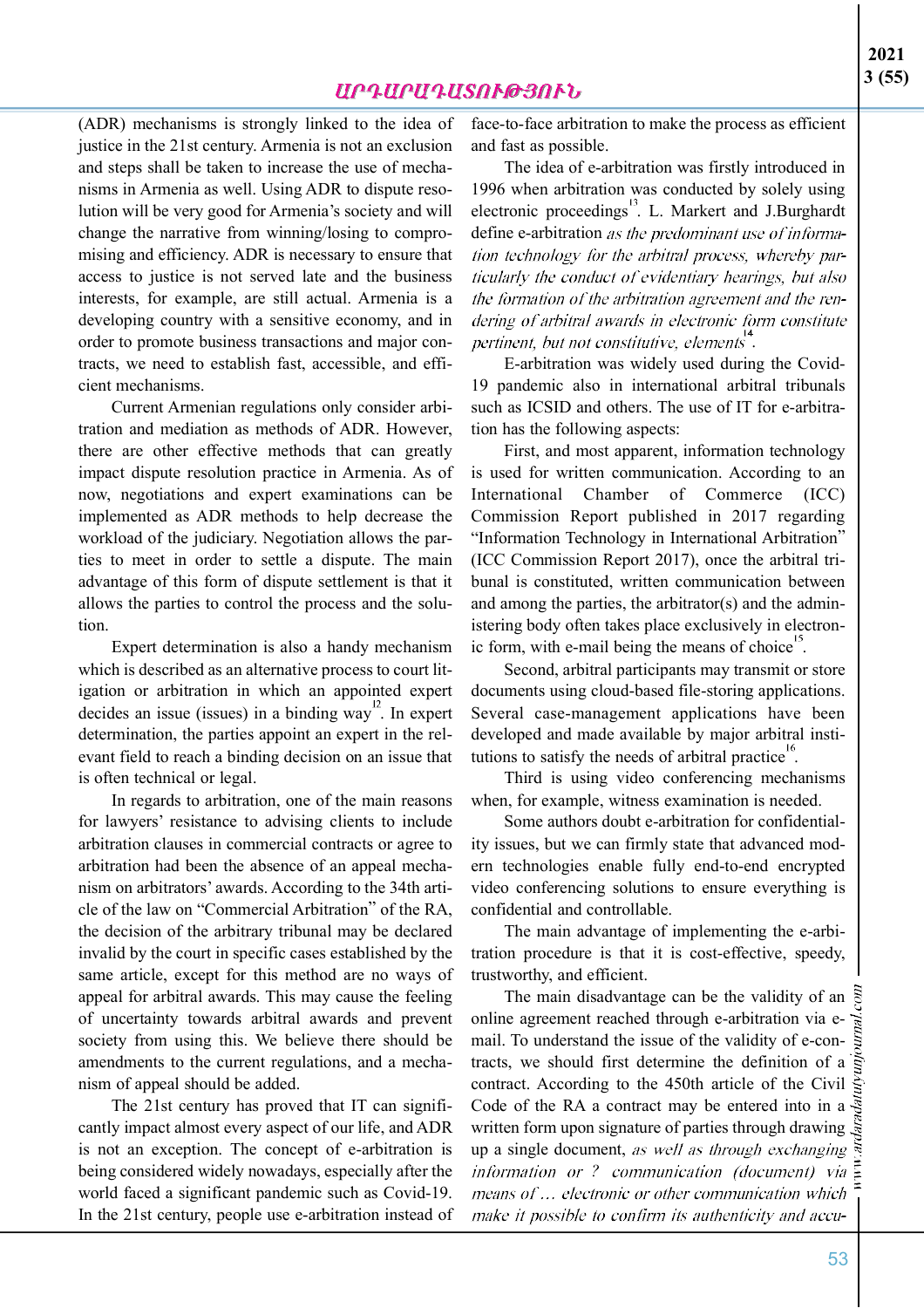## *ԱՐԴԱՐԱԴԱՏՈՒԹՅՈՒՆ*

rately establish that it comes from the contracting party. When concluding a contract via electronic communication, unless other requirements regarding the form of such contract are prescribed by law, an electronic document not protected by an electronic digital signature shall have the same legal effect as any document signed by hand by a given person. Hence, it can be concluded that the agreement reached through earbitration will not have validity issues.

Moreover, recently the Ministry of Justice has presented the law amendment package, which determines the definition of e-contracts. This amendment package is intended to add a new paragraph according to which e-contracts concluded via login, use, or exchange of information in an electronic portal shall be considered as properly concluded. Such an amendment will cut all doubts about the issue of the validity of earbitration agreements.

Economics, and Business, p. 1., Discussion Paper Series. Paper 232. available at:

https://papers.ssrn.com/sol3/papers.cfm?abstract\_id=117252

Street «The Language of Alternative Dispute Resolution» (1992) 66 Alternative Law Journal 194. available at: https://adrnetwork.wordpress.com/2016/12/01/what-was-alternative-dispute-resolution-adr-what-is-dispute-resolution-dran-excerpt-from-australian-dispute-resolution-law-and-practice/

A. Khzmalyan, H. Malkhasyan, H. Movsesyan, RESEARCH ON ALTERNATIVE DISPUTE RESOLUTION IN THE REPUBLIC OF ARMENIA, p. 7. available at: https://epfarmenia.am/sites/default/files/Document/  $ADR$ <sub>S</sub> REPORT\_FINAL\_ENG.pdf

In the same place, p. 8.

A. Khzmalyan, H. Malkhasyan, H. Movsesyan, RESEARCH ON ALTERNATIVE DISPUTE RESOLUTION IN THE REPUBLIC OF ARMENIA, p. 21, available at:

https://epfarmenia.am/sites/default/files/Document/ADR\_REPORT\_FINAL\_ENG.pdf

Report on «The Rule of Law and Justice Through Arbitration Following the Example of FAD» available at: https://www.osf.am/wp-content/uploads/2014/09/Research\_Paper.pdf.

A. Khzmalyan, H. Malkhasyan, H. Movsesyan, RESEARCH ON ALTERNATIVE DISPUTE RESOLUTION IN THE REPUBLIC OF ARMENIA, p. 21. available at:

Vol. 27 No. 3 September 1, 2017, p. 7, available at: https://www.koreascience.or.kr/article/JAKO201728642462610.pdf. Report on Information Technology in International Arbitration, 2017, p.2, available at:

https://iccwbo.org/publication/information?technology?international?arbitration?report?icc?commission?arbit-ration?adr/ (ICC Commission Report 2017).

L. Markert, J.Burghardt, supra, p. 10.

 $\overline{A_{\text{Access}}}$  to Justice Advisory Committee (1994) Access to Justice – an Action Plan. Canberra: Commonwealth of Australia, 1994, available at::https://scholar.google.com/scholar?q=Access+to+Justice+Advisory+Committee+(1994) +Access+to+Justice++an+Action+Plan.+Canberra:+Commonwealth+of+Australia,+1994.

<sup>&</sup>lt;sup>2</sup> Mnookin, Robert, "Alternative Dispute Resolution" (1998). Harvard Law School John M. Olin Center for Law,

 $\frac{6}{1}$  In the same place, p.35.

Redfern A. and Hunter M., Law and practice of international Commercial Arbitration, Sweet&Maxwell, London 1999, p.  $^{220}_{8}$ 

Valentina Renna, REPORT ON INDEPENDENCE AND IMPARTIALITY OF ARBITRATORS available at: https://www.ispramed.com/wp-content/uploads/2012/09/Report-on-Independence-and-Impartiality-of-Arbitrators6.pdf last visit  $10/12/2020$ 

https://epfarmenia.am/sites/default/files/Document/ADR\_REPORT\_FINAL\_ENG.pdf

Malcolm Simpson, Focus on expert determination – a valuable tool in the ADR arsenal, Walker Morris, Financier Worldwide Ltd, 2017, p. 3, available at: https://www.walkermorris.co.uk/wp-content/uploads/2017/07/-Corporate-Disputes-article-expert-detarmination-MAS\_Jul2017.pdf<br> $^{13}$  Veice, B see  $^{14}$  (2006) = 5.000 m

Vries, Berend. (2004). Online Dispute Resolution: Challenges for Contemporary Justice. Information & Communications Technology Law, p. 27, available at:

https://www.researchgate.net/publication/263247362\_Online\_Dispute\_Resolution\_Challenges\_for\_Contemporary\_Justice. L. Markert, J.Burghardt, Navigating the Digital Maze - Pertinent Issues in E-Arbitration, Journal of Arbitration Studies,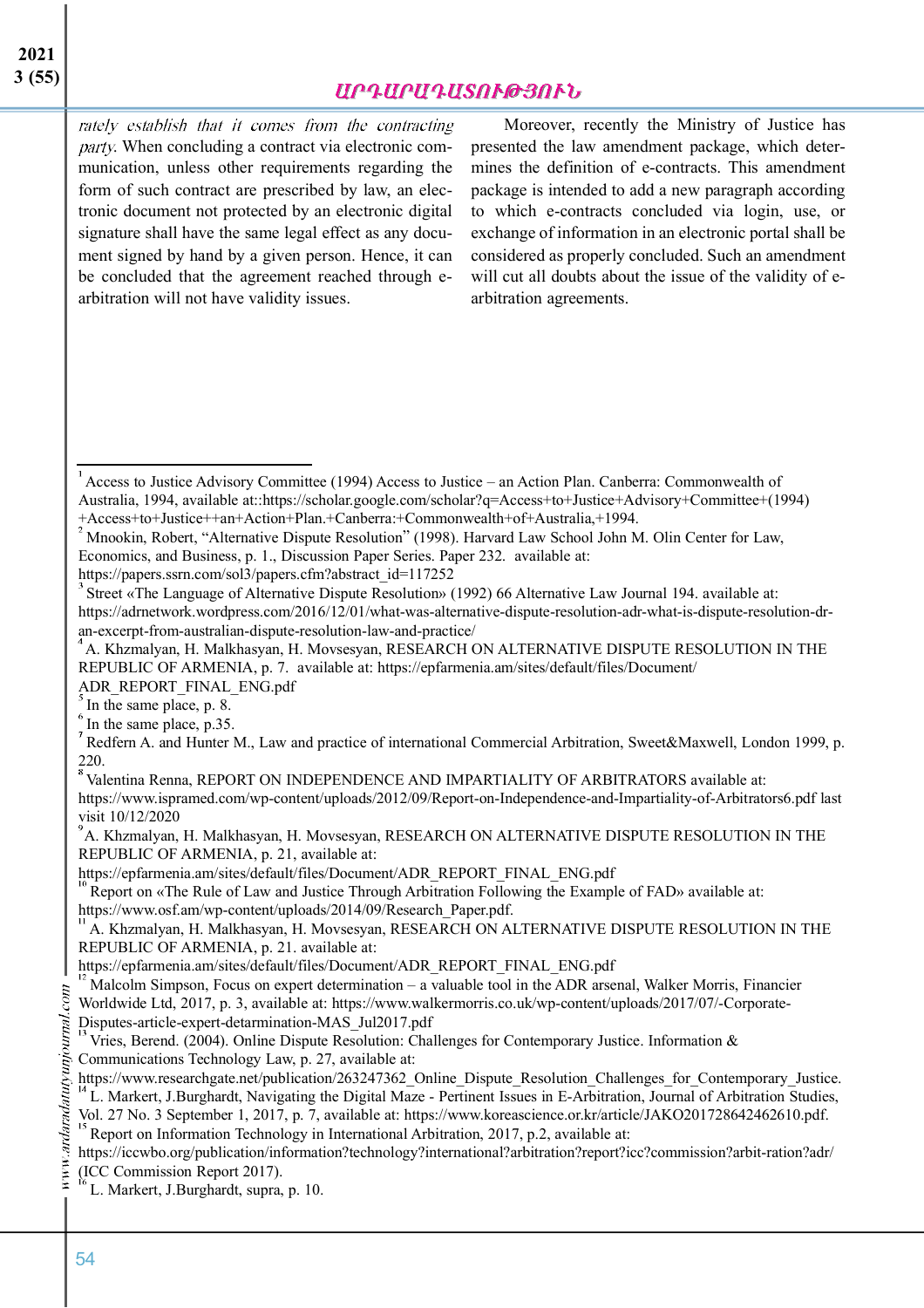### **LITERATURE**

1. Access to Justice Advisory Committee (1994) Access to Justice – an Action Plan. Canberra: Commonwealth of Australia, 1994, available at: https://scholar.google.com/-

scholar?q=Access+to+Justice+Advisory+Committee+(1994)+Access+to+Justice++an+Action+Plan.+Canberra:+Common wealth+of+Australia,+1994.

2. Mnookin, Robert, "Alternative Dispute Resolution" (1998). Harvard Law School John M. Olin Center for Law, Economics, and Business, Discussion Paper Series. Paper 232. available at:

https://papers.ssrn.com/sol3/papers.cfm?abstract\_id=117252

3. Street \_The Language of Alternative Dispute Resolution' (1992) 66 Alternative Law Journal 194. available at: https://adrnetwork.wordpress.com/2016/12/01/what-was-alternative-dispute-resolution-adr-what-is-dispute-resolution-dran-excerpt-from-australian-dispute-resolution-law-and-practice/

4. A. Khzmalyan, H. Malkhasyan, H. Movsesyan, RESEARCH ON ALTERNATIVE DISPUTE RESOLUTION IN THE REPUBLIC OF ARMENIA, Yerevan 2020 available at:

https://epfarmenia.am/sites/default/files/Document/ADR\_REPORT\_FINAL\_ENG.pdf

5. Redfern A. and Hunter M., The law and practice of international Commercial Arbitration, Sweet&Maxwell, London, 1999.

6. Valentina Renna, REPORT ON INDEPENDENCE AND IMPARTIALITY OF ARBITRATORS available at https://www.ispramed.com/wp-content/uploads/2012/09/Report-on-Independence-and-Impartiality-of-Arbitrators6.pdf last visit 10/12/2020

7. Report on "the Rule of Law and Justice Through Arbitration Following the Example of FAD available at https://www.osf.am/wp-content/uploads/2014/09/Research\_Paper.pdf.

8. Malcolm Simpson, Focus on expert determination – a valuable tool in the ADR arsenal, Walker Morris, Financier Worldwide Ltd, 2017, available at: https://www.walkermorris.co.uk/wp-content/uploads/2017/07/-Corporate-Disputes-article-expert-detarmination-MAS\_Jul2017.pdf

9. Vries, Berend. (2004). Online Dispute Resolution: Challenges for Contemporary Justice. Information & Communications Technology Law, available at: https://www.researchgate.net/publication/263247362\_

Online\_Dispute\_Resolution\_Challenges\_for\_Contemporary\_Justice.

10. L. Markert, J.Burghardt, Navigating the Digital Maze - Pertinent Issues in E?Arbitration, Journal of Arbitration Studies, Vol. 27 No. 3 September 1, 2017, p. 7, available at:

https://www.koreascience.or.kr/article/JAKO201728642462610.pdf.

11. Report on Information Technology in International Arbitration, 2017, available at: https://iccwbo.org/publication/information-technology-international-arbitration-report?icc-commission-arbit-ration-adr/ (ICC Commission Report 2017).

12. L. Markert, J.Burghardt, supra. Navigating the Digital Maze - Pertinent Issues in E?Arbitration, Journal of Arbitration Studies, Vol. 27 No. 3 September 1, 2017, available at:

https://www.koreascience.or.kr/article/JAKO201728642462610.pdf

**2021 3 (55)**